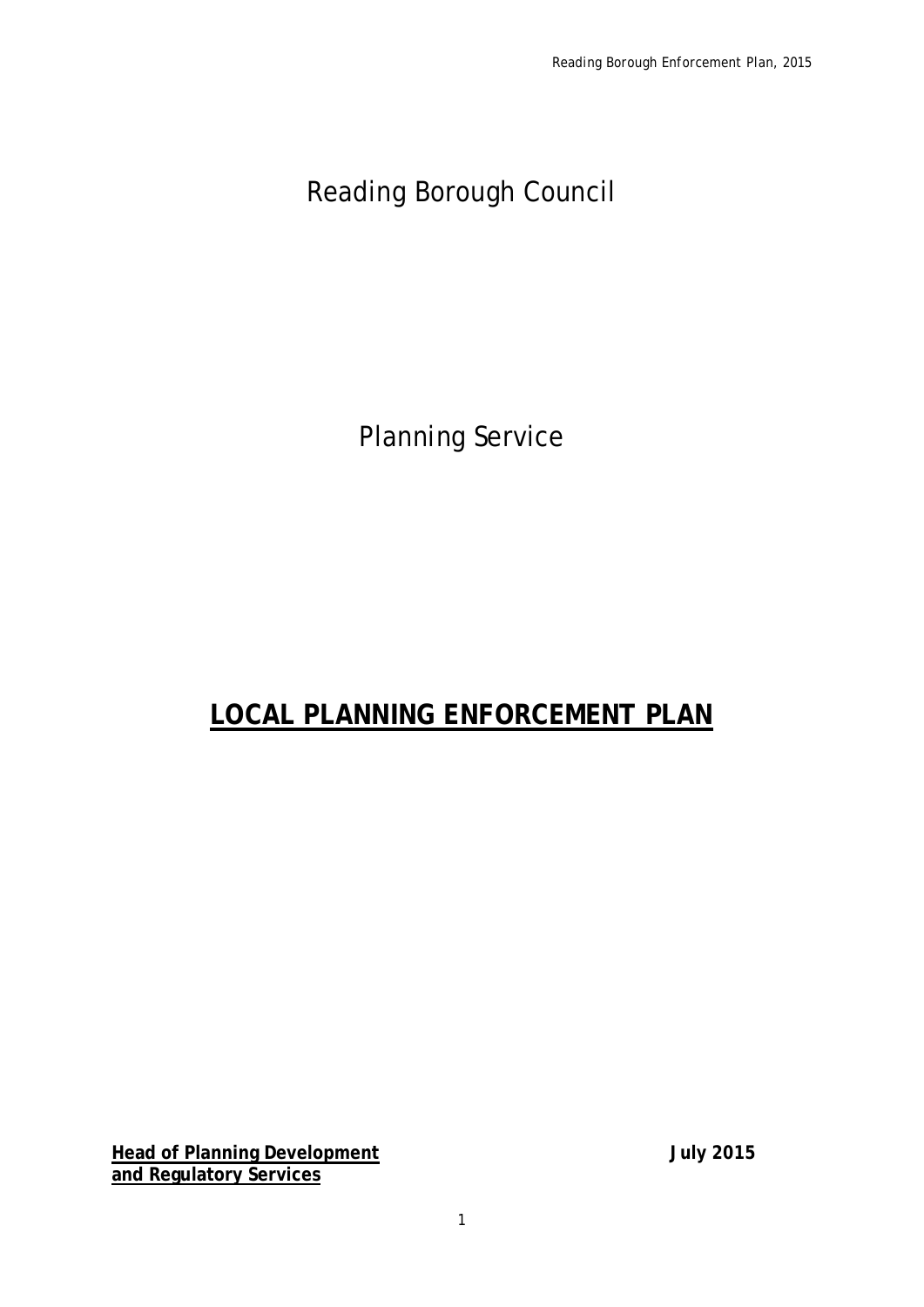### **LOCAL PLANNING ENFORCEMENT PLAN**

#### **1.0 INTRODUCTION**

- 1.1 Reading Borough is mainly urban in character but includes many Listed Buildings and Conservation Areas along with attractive areas of waterways, woodlands and open space. There are many thriving businesses and the area is economically buoyant. Consequently there is pressure for development. The Council, therefore, needs to exercise care in balancing the need to protect the environment from the harmful effects of unauthorised development and uses whilst promoting growth.
- 1.2 The Planning Acts give the Council, as Local Planning Authority (LPA), powers in relation to Planning Enforcement. However, government policy and guidance (in the National Planning Policy Framework  $(NPPF)^{1}$  $(NPPF)^{1}$  $(NPPF)^{1}$  and National Planning Policy Guidance (NPPG)<sup>[2](#page-1-1)</sup>) makes it clear that those powers are discretionary and should only be exercised when it is expedient to do so. Any action taken should be commensurate with the seriousness of the breach of planning control and the harm caused or harm that may be caused. Government guidance is also clear that, where development is acceptable on its planning merits, enforcement action should not be taken simply to remedy the absence of planning permission. It advises that planning permission may be granted retrospectively to regularise development already carried out. It should be noted that carrying out development without planning permission is not normally a criminal offence but development undertaken without planning permission is at risk of enforcement action.
- 1.3 The NPPF indicates that:

*"Local planning authorities should consider publishing a local enforcement plan to manage enforcement proactively, in a way that is appropriate to their area. This should set out how they will monitor the implementation of planning permissions, investigate alleged cases of unauthorised development and take action where it is appropriate to do so.* 

The Council has produced this draft Enforcement Plan to update its existing Enforcement Policy, take account of current best practice and consider service provision in the light of available resources. It has followed the guidance provided in the National Planning Policy Guidance which provides considerable detail under the title of "Ensuring Effective Enforcement." It

<span id="page-1-0"></span><sup>&</sup>lt;sup>1</sup> NPPF paragraph 207, [https://www.gov.uk/government/publications/national-planning-policy](https://www.gov.uk/government/publications/national-planning-policy-framework--2)[framework--2](https://www.gov.uk/government/publications/national-planning-policy-framework--2) -

<span id="page-1-1"></span><sup>&</sup>lt;sup>2</sup> NPPG: http://planningquidance.planningportal.gov.uk/blog/guidance/ensuring-effective[enforcement/planning-enforcement-overview/](http://planningguidance.planningportal.gov.uk/blog/guidance/ensuring-effective-enforcement/planning-enforcement-overview/)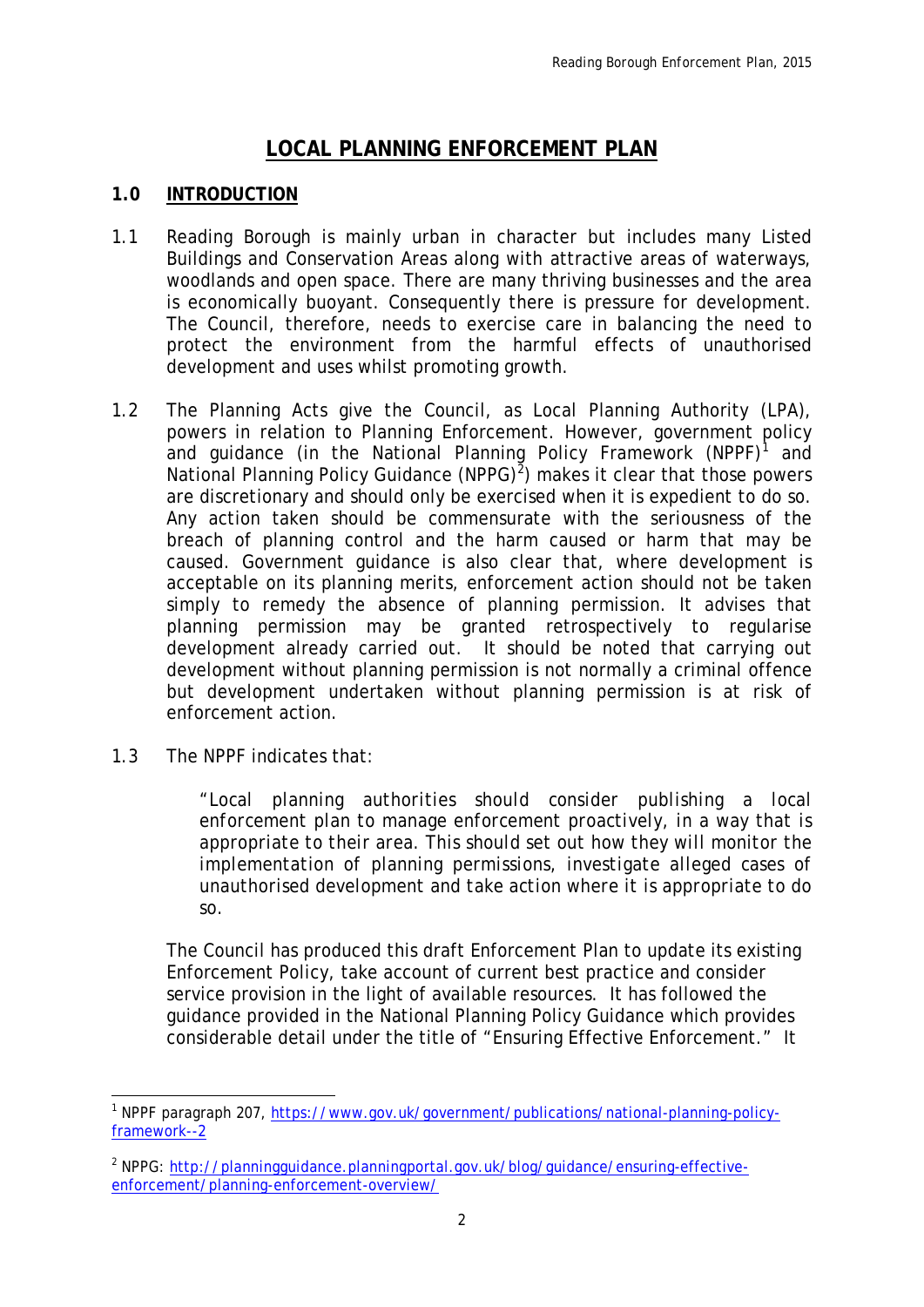provides guidance on when enforcement action should be taken and an outline of the various forms of Enforcement Action.

#### **2.0 THE READING BOROUGH ENFORCEMENT SERVICE**

2.1 In Reading Borough, the Planning Enforcement Service comprises a small team of 3 officers that sits within the Planning Section. The team comprises a Principal Enforcement Officer, a Senior Enforcement Officer and an Enforcement Officer. Resourcing is a clearly identified issue in the operations of enforcement services. This is not only in terms of investigation resources but also in providing the planning and legal expertise needed to successfully pursue proactive and effective enforcement and to deal with appeals and prosecutions. In the absence of sufficient resources, priorities for the service need to be defined and accepted.

#### **Aims of the Planning Enforcement Service**

- 2.2 The Council aims to provide an efficient, speedy and effective planning enforcement service within the resources available whilst treating all of our customers with courtesy, respect and fairness.
- 2.3 The Council has adopted a Corporate Enforcement Policy, which follows the Central and Local Government Concordat on Good Enforcement. This requires us to implement appropriate enforcement policies for individual service areas, and to monitor and review those policies when necessary.
	- We commit to setting clear standards for the level of service and performance the public can expect from us.
	- We will be open about how we carry out our work and provide a courteous and efficient service.
	- We will act fairly, in any action we take.
	- We will provide well publicised, effective and timely complaints procedures.
- 2.4 By publishing and implementing this Planning Enforcement Plan we aim to make our work more accessible to members of the public as it is very important for them to see how we operate and understand when we can or cannot take action.

### **3.0 BREACHES OF PLANNING CONTROL**

- 3.1 Breaches of planning control include the following:
	- Carrying out operational development without the required planning permission
	- Carrying out material changes of use without planning permission
	- Failing to comply with a condition or limitation subject to which planning permission was granted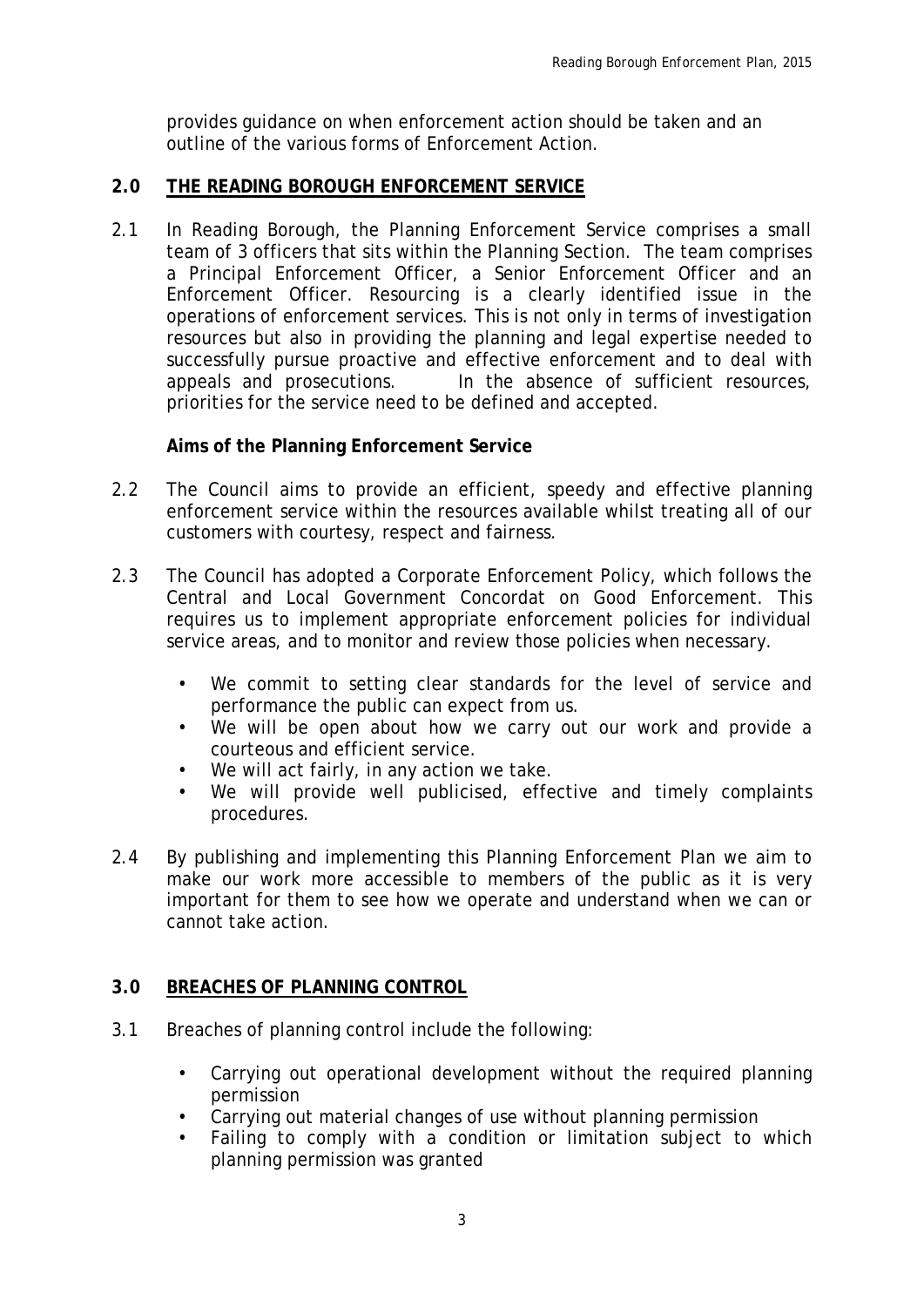- Carrying out works to a Listed Building or protected tree without the relevant permission(s)
- Carrying out certain works in a Conservation Area without the relevant permission(s)
- The display of certain advertisements without consent
- The neglect of land or buildings to an extent which causes harm to amenity
- 3.2 Most breaches of planning control are not, in themselves, criminal offences, and only become criminal offences once there has been a failure to comply with a statutory notice issued by the Council. However, certain breaches of planning control do constitute criminal offences from the outset. Such breaches include:
	- Unauthorised works to a Listed Building
	- Unauthorised works to a protected tree
	- Certain unauthorised works in a Conservation Area
	- The display of unauthorised advertisements
- 3.3 The Council receives, on average, five hundred complaints of breaches of planning control requiring reactive investigation and response each year. Once investigated, many of these complaints are found not to be a breach of planning control at all (for example works undertaken under a homeowner's permitted development rights) whilst others range from small scale breaches which are not deemed expedient to pursue to serious breaches of planning control which cause harm to amenity and require formal enforcement action to be taken.
- 3.4 There are certain issues that the Council cannot take into account when assessing the impact of an alleged breach of planning control as they are not covered by planning legislation. These issues include:
	- Loss of value to property
	- Competition with other businesses
	- Rights to view or light
	- Ownership, trespass or boundary disputes
	- Damage to adjoining property
	- Breaches of restrictive covenants
- 3.5 Matters relating to the above are private matters for which the Council has no powers or responsibility. In these cases independent legal advice should be sought.
- 3.6 The Council also, separately, monitors and seeks compliance with Section 106 Agreements.

#### **Building Control**

3.7 The Council's Building Control section operates under its own Policy and legislation to ensure that when buildings are constructed or altered the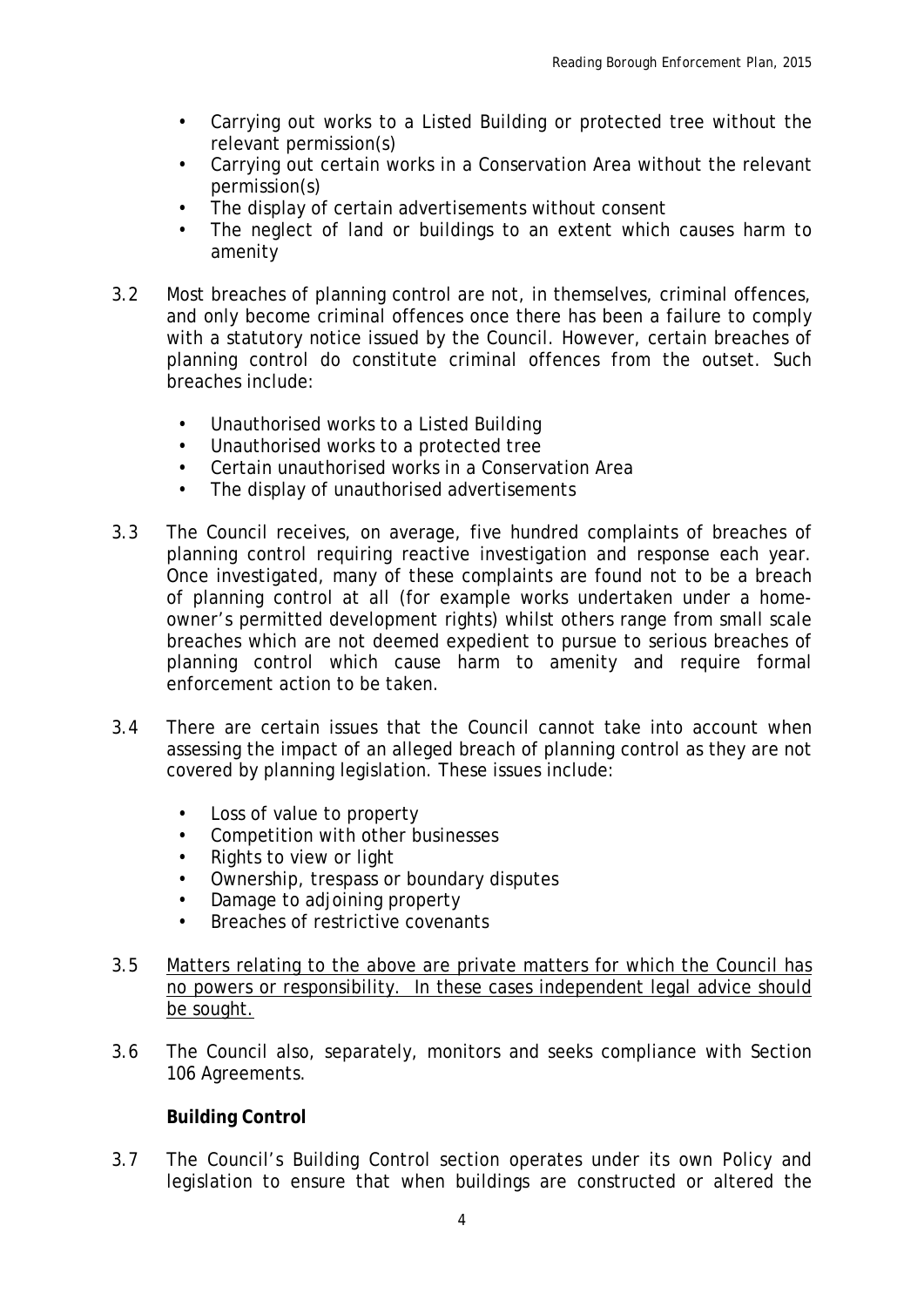health, safety and welfare of people using them is ensured and that public safety is protected from unsafe structures etc. There is close liaison between the Planning and Building Control officers although their roles are entirely separate. However, failure to comply with Building Regulations is not a breach of planning legislation (and vice versa) and is not a factor that can be considered in determining whether planning enforcement action is required.

#### **Requests for Service**

- 3.8 Members of the public make the majority of planning enforcement enquiries. Other sources of enquiries are from Ward Councillors, MPs, Residents' Groups and other Council departments.
- 3.9 Enquiries or complaints should be made on line via the on-line form that is provided on the Council's website or via the Council's customer services in person or via the telephone.
- 3.10 A person who reports a breach in planning control will be asked to identify a number of key points before the enquiry can be registered and acted upon.
	- The name and address and other contact details of the complainant.
	- Location/address of the site
	- The alleged breach of planning control and, where possible, the length of time it has been happening
	- An indication of the harm caused
- 3.11 Information such as the identity of the person/organisation responsible for the alleged breach and the time and date the alleged breach took place is also helpful in assessing the priority to be awarded to the investigation (see below).
- 3.12 All planning enforcement enquiries are treated as confidential and, in line with the Data Protection Act 1998, it is the Council's policy not to reveal any information that is likely to identify the complainant. In accordance with the Freedom of Information Act and/or the Environmental Information Regulations, members of the public, or other organisations, may request to see information, including files, held by the Council, and the Council is obliged to comply with most such requests. However where personal information relating to third parties (e.g. details of a complainant's name and address) might be made known, this will not be released without the individual's consent unless it is clearly in the public interest to do so.
- 3.13 Complainants will be expected to substantiate how harm has been caused and, if necessary, may be asked to provide the Council with evidence of the activity and harm caused and attend a Public Inquiry and/or Court at a later date. Although anonymous complaints will be recorded, complainants should be aware that they will be afforded a lower priority which, in times of high workload, may mean that they are not investigated at all.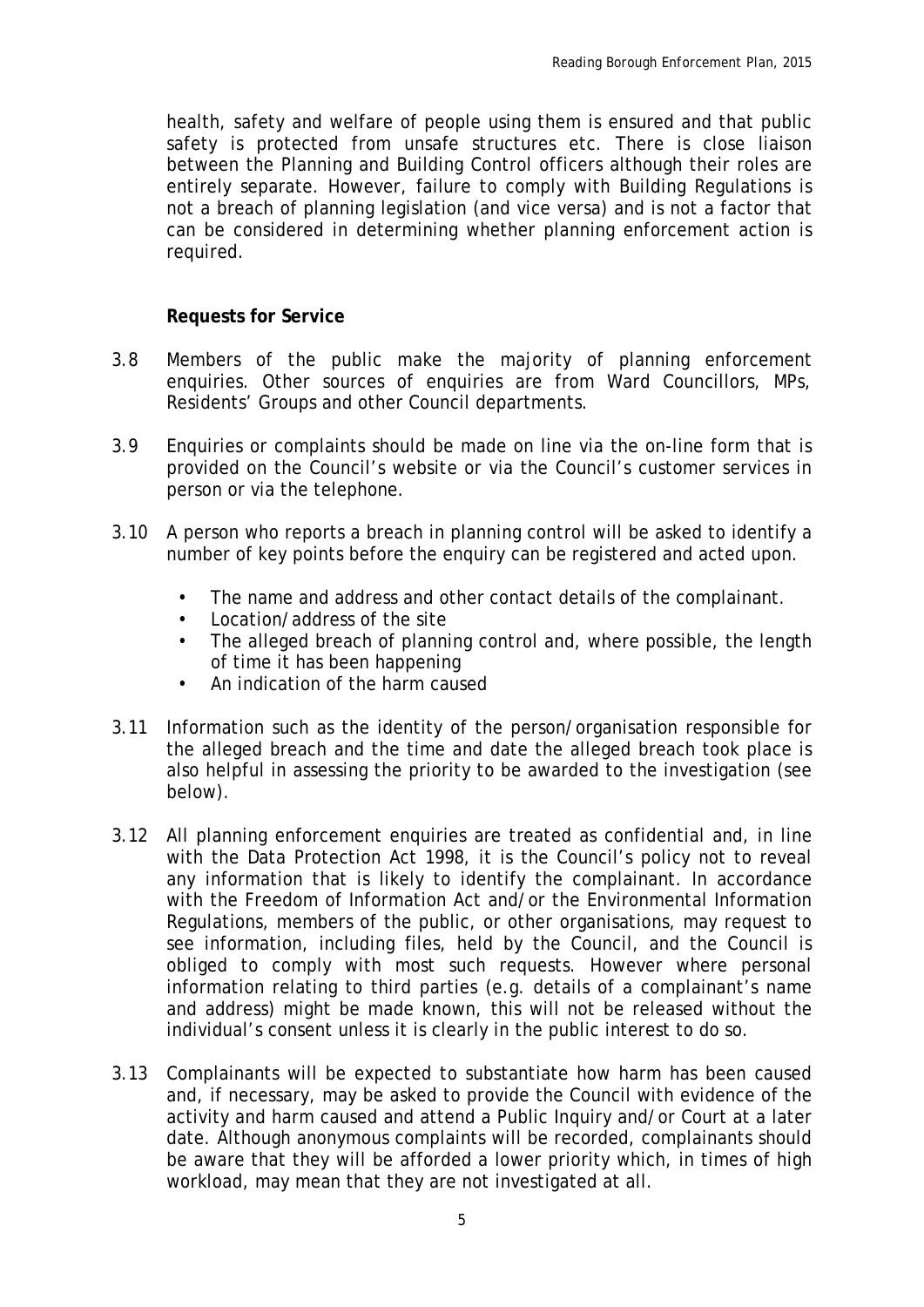#### **4.0 PRIORITY / RISK ASSESSMENT**

- 4.1 The Central and Local Government Concordat requires local authorities to ensure that any enforcement action taken is proportionate to the risks/harm. Due to the serious nature of some of the complaints we receive, and the length of time that it takes to investigate and resolve some breaches of planning control with limited resources, it is essential that we prioritise cases in accordance with the severity of their impact or harm on amenity.
- 4.2 In many cases it is not possible to assess the priority that should be afforded to a case without first conducting an initial investigation or site visit. However, once that initial assessment has been made, cases will be prioritised by enforcement officers in accordance with the following guidelines:-

#### **Category A – High Priority**

- 4.3 When irreversible and serious damage to the environment or public amenity would result. Examples include:
	- Unauthorised development affecting a Listed Building or a tree protected by a Tree Preservation Order likely to lead to substantial and/or permanent damage (i.e. demolition of a listed building, or part of a listed building, felling of a protected tree).
	- Unauthorised demolition or development within a Conservation Area or other site of special control likely to lead to substantial and/or permanent damage to heritage assets.
	- Unauthorised development that may represent a physical danger to members of the public.
	- Unauthorised operational development and/or material changes of use likely to cause severe permanent damage to the environment /amenity.
	- Breaches of planning control which would otherwise be likely to acquire immunity from enforcement action due to the passage of time.
	- Any breaches of planning control which would lead to serious traffic hazards; contamination and/or pollution being created.

#### **Category B – Medium Priority**

- 4.4 Less immediate yet still serious and harmful breaches of planning control. This will include:
	- Any continuing/renewed breach of planning control where formal enforcement action has been authorised/taken;
	- Breaches of either Listed Building or Conservation Area control not included in Category A.
	- Unauthorised operational development and/or material changes of use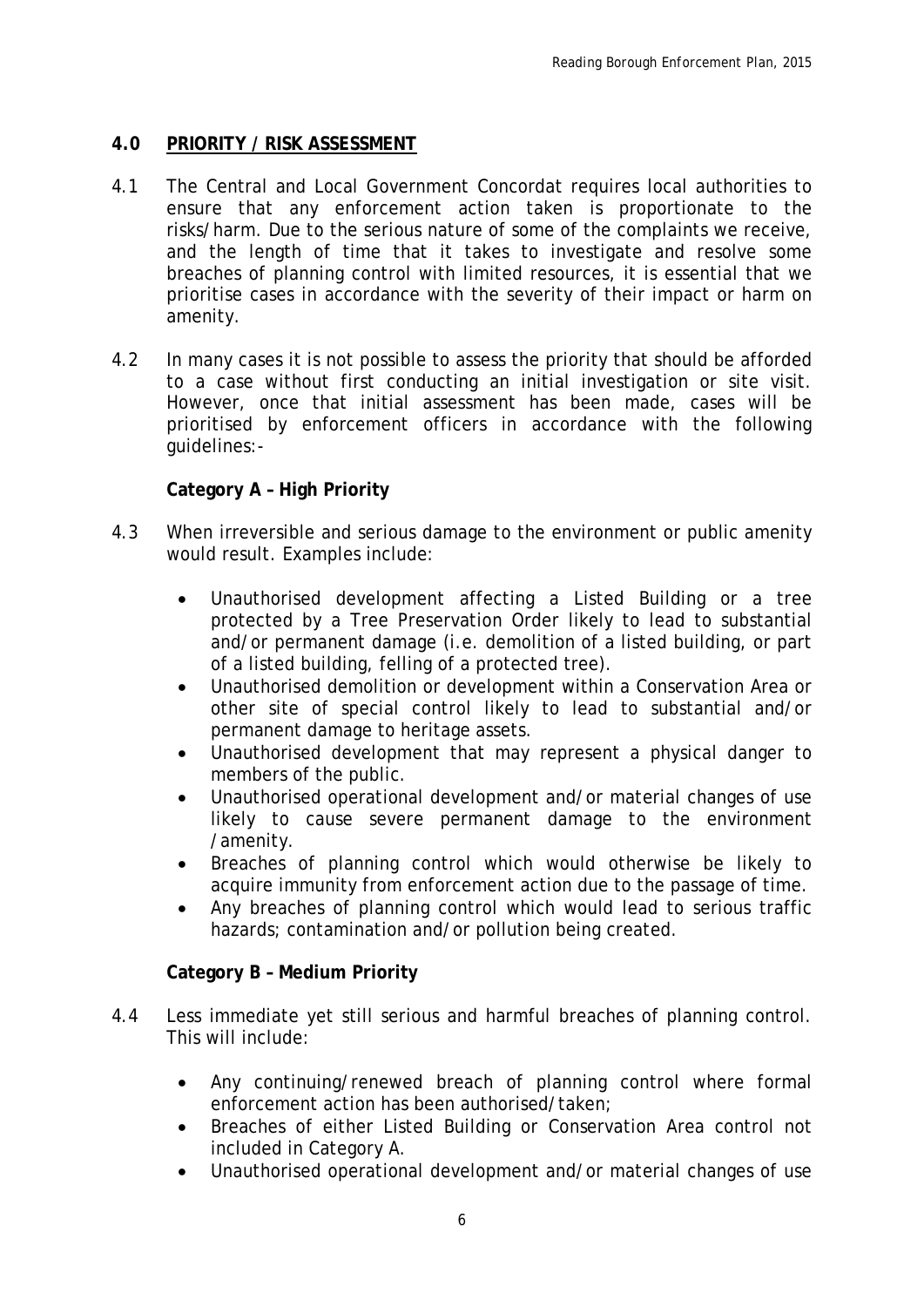causing material harm to the environment /amenity;

- Non-compliance with certain planning conditions (particularly precommencement conditions) resulting in significant harm to amenity;
- Any other unauthorised development/change of use of land or buildings or breach of planning conditions resulting in significant harm to amenity.

#### **Category C – Low Priority**

- 4.5 Breaches which do not fall within Category A or B that are likely to remain stable and are unlikely to give rise to any severe or lasting harm to amenities or will not increase/accumulate over time or may be easily remedied by taking relatively simple steps. Such breaches may include
	- Development (e.g. the erection of fences/walls etc.) not deemed to be causing significant harm to amenity;
	- non-compliance with other planning conditions;
	- the unauthorised display of advertisements unless they are causing significant harm to amenity;
	- untidy sites;

#### **Category D – No Priority**

- Any breach of planning control falling within Category C where little or no public interest has been generated and therefore does not warrant active investigation with the current level of resources.
- Technical breaches of planning control which have not raised public concern**;**
- Anonymous complaints where no significant harm to amenity has been established
- 4.6 Finally, it is recognised that some breaches in planning control that are of a temporary or irregular nature may require immediate action. These may not necessarily be determined by the above categories of priorities.

#### **Timescales for Dealing With Complaints**

4.7 We will acknowledge all complaints of potential breaches of planning control in writing, preferably by email, within five working days. The acknowledgement will include the case reference number and the contact details of the appropriate enforcement officer. In all cases where an alleged breach of planning control is reported to the Council an investigating officer will conduct an initial site visit/investigation and make an initial response to the complainant within twenty working days. This response will include the result of the initial investigation and the priority that has been afforded to the case.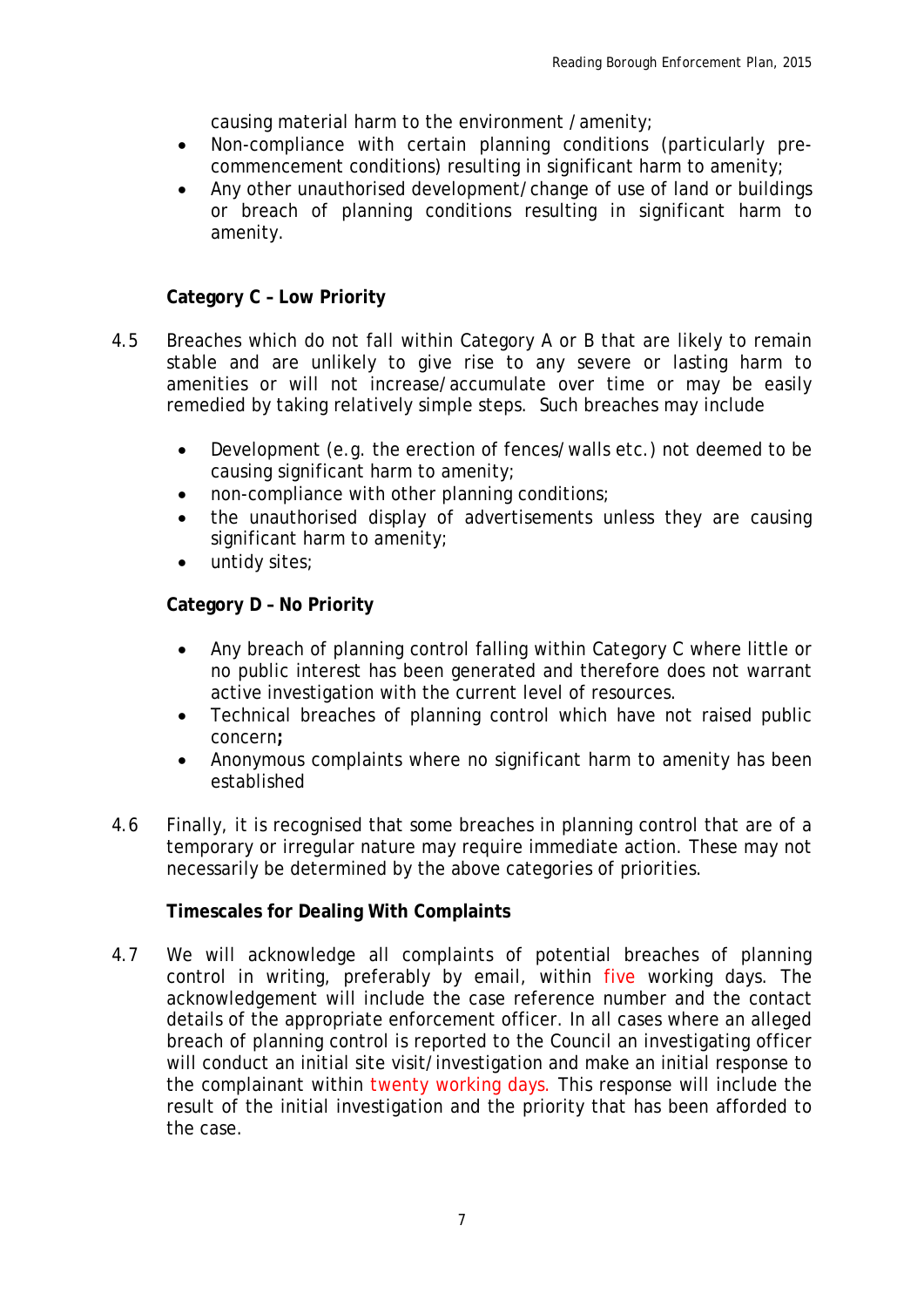- 4.8 It is recognised that some breaches of planning control may cause serious and immediate harm to amenity. In such cases an investigating officer will visit the site immediately to ascertain whether any immediate enforcement action (e.g. the issue of a Stop or Temporary Stop Notice or the issue of injunction proceedings) is required.
- 4.9 Once an initial assessment of a complaint has been made all further investigation will be conducted in accordance with the priority awarded to the case. Note that investigations can be quite involved and require the serving of formal notices on owners/occupiers/users of premises to provide required information within a specified timescale. Though timescales will be determined by a number of factors outside the control of the Council, the Enforcement Team will aim to complete the investigation and determine whether or not a breach of planning control has occurred within the following timescales – starting on the date the complaint is registered:

Category A 8 weeks Category B 12 weeks Category C 13 weeks Category D as soon as practicable

4.10 Complainants will, as far as practicable, be kept informed as an investigation progresses and will be notified of the final result as soon as the matter is resolved. In those cases where a breach of planning control has occurred but the Council does not deem formal enforcement action to be expedient or appropriate a statement as to the reason for that decision will be provided.

#### **5.0 INVESTIGATION OF COMPLAINTS AND NOTIFICATION OF INTERESTED PARTIES**

- 5.1 Some types of enquiry may be resolved (e.g. where there is no breach of planning control) without recourse to those with an interest in the land (i.e. owners, tenants, occupiers, licensees, mortgagees etc.). In these circumstances the Council will not normally notify interested parties of the matters in hand unless a more detailed investigation is required.
- 5.2 Where access to land is required Section 196 of The Town and Country Planning Act gives enforcement officers' powers to enter land for the purposes of investigating whether or not a breach of planning control has occurred. The co-operation of the owner(s) of the land will normally be sought but where access to land is denied, officers may need to exercise those powers, for example, by applying to the Magistrates Court for a warrant.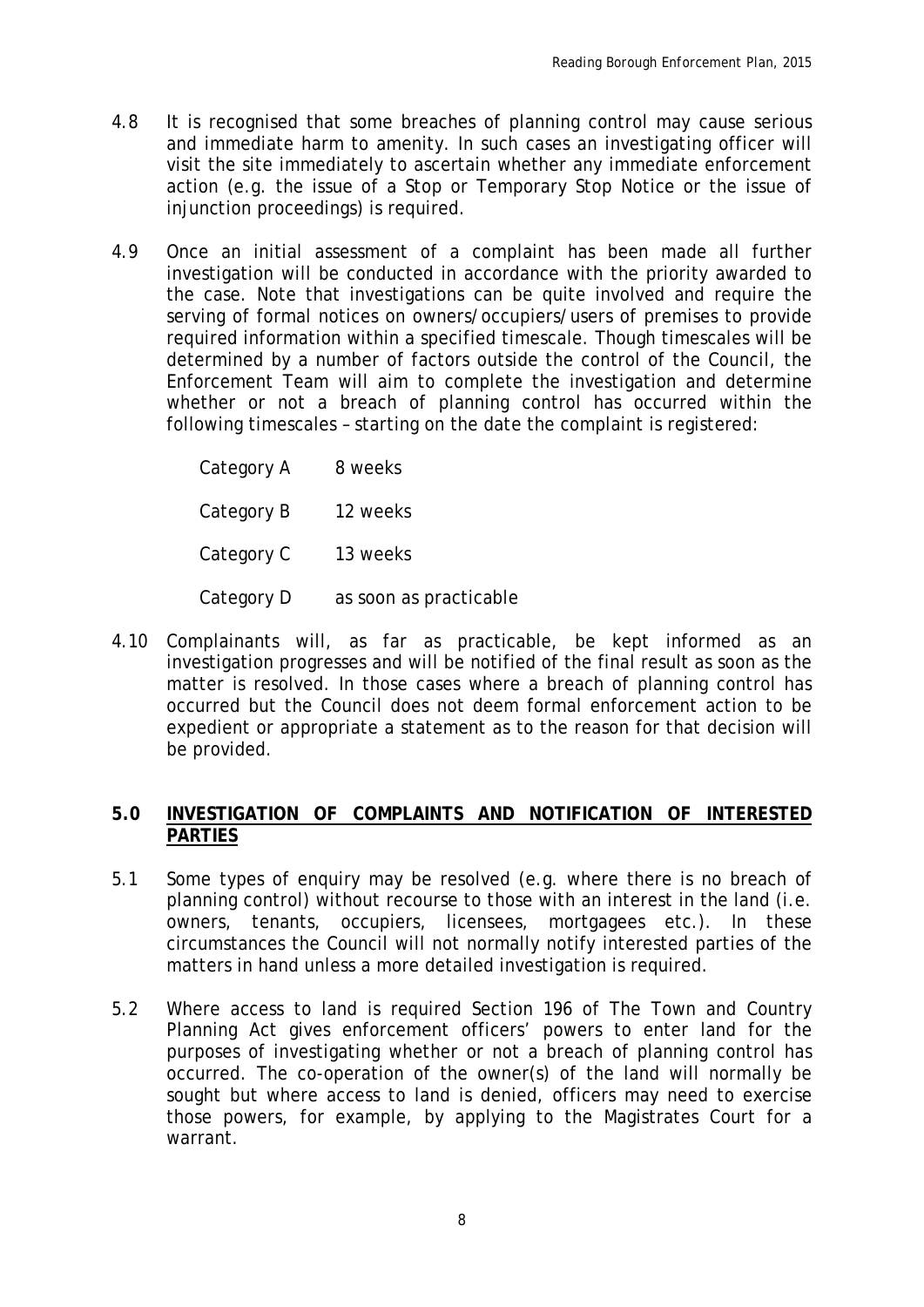- 5.3 Further information is often required from interested parties to assist in an investigation. To obtain this information the Council may serve a Planning Contravention Notice (PCN), a formal notice, which requires the recipient to provide information requested about a suspected breach of planning control. Alternatively a Requisition for Information under the Local Government (Miscellaneous Provisions) Act 1976 may be served. These measures ensure that, if further enforcement action is necessary, such as service of an Enforcement Notice, the Council is made aware of all persons who have an interest in the land.
- 5.4 Though the service of a PCN or Requisition for Information does not constitute formal enforcement action it is a criminal offence to fail to provide the information required by the notice or to knowingly provide false information.
- 5.5 At any stage of the investigation the investigating officer may pass the matter on to another Council Service (e.g. Environmental Health, Highways etc.) if it is believed that action by that Service may be required either in connection with the matter under investigation or any other matter which may come to light during the investigation. The Council may also pass the matter on to, or liaise with, other bodies e.g. neighbouring local authorities, the police etc.

#### **Monitoring Of Conditions**

- 5.6 When planning permission is granted subject to conditions some of these conditions may require action by the developer either before development starts (pre-commencement conditions), at certain stages during the development (e.g. conditions in connection with materials, landscaping plans etc.) or at the end of development (e.g. conditions in relation to the use etc.). It is important that these conditions are complied with and discharged at the appropriate time to ensure that potential harm caused by a proposed development/use is mitigated. It is particularly important that developers discharge any pre-commencement conditions as the failure to comply with these conditions may render the development/use unauthorised.
- 5.7 The Council will pro-actively monitor pre-commencement conditions on major development sites. Complaints that conditions have been breached will be investigated in accordance with the priorities set out above. Other conditions will generally be monitored by planning officers on site visits. In such cases the breach of condition will be investigated as for any other alleged breach of planning control and, if deemed appropriate and necessary, enforcement action will be taken accordingly.

#### **Confirmed Breaches of Planning Control**

5.8 Where it is established that a breach in planning control has occurred the Council will normally invite the owner/occupier of the land to voluntarily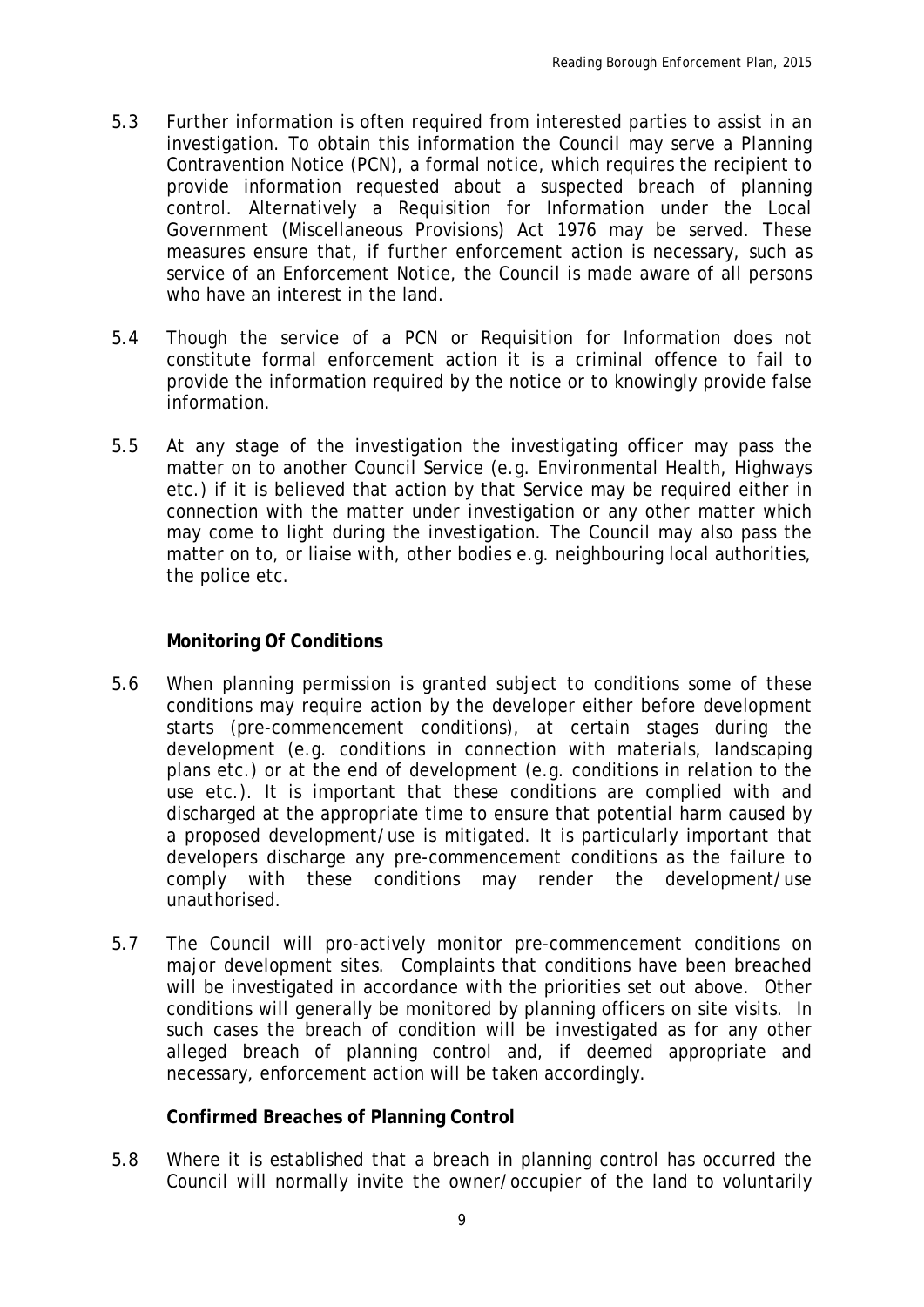remedy the situation (e.g. by ceasing the unauthorised use or removing the structure or other development), or may invite the owner/occupier to submit a retrospective application to regularise the situation. Whilst the Council is willing to enter into negotiations with owners/occupiers to resolve matters, these negotiations must be weighed against harm to amenity and Reading Borough Council's Planning Policy and the Council will not let protracted negotiation prevent effective enforcement. In some cases it may be necessary for the Council to take formal action (such as issuing an Enforcement Notice) while negotiations are on-going to prevent the development from becoming immune from enforcement action (see Time Limits for Enforcement, below).

- 5.9 The Council will normally write to the owner before issuing a formal Notice giving them the opportunity to voluntarily remedy the situation. This may not be possible in certain circumstances, for example where there is a serious risk of harm to amenity or the environment and a Stop Notice, Temporary Stop Notice or injunction is appropriate, or where a development is likely to become immune from enforcement action if action is not taken immediately.
- 5.10 Advice from an Enforcement/Planning Officer will be put clearly and simply and will be confirmed in writing, explaining what breach in planning control has occurred, what enforcement action will be taken to remedy the breach and over what time scale. The complainant will also be provided with this information.

#### **Deciding Whether to Take Formal Enforcement Action**

- 5.11 The Council would prefer compliance with planning controls to be achieved through informal negotiation and advice. However, where such measures do not result in compliance, formal enforcement action will be considered. This may include the issuing of a statutory notice or, where a criminal offence has been committed, issuing a formal caution or instituting prosecution proceedings.
- 5.12 In deciding whether to take formal enforcement action the Council will have regard to:
	- Its own Planning Policy contained within the Reading Borough Council's Development Plan and Sites and Detailed Policy Document (2012).
	- The Council's Corporate Enforcement Policy
	- Government advice in the form of the National Planning Policy Framework (NPPF) and National Planning Policy Guidance (NPPG).
- 5.13 National Planning Policy Guidance (NPPG) provides the following guidance:

*"In deciding, in each case, what is the most appropriate way forward, local planning authorities should usually avoid taking formal enforcement action where:*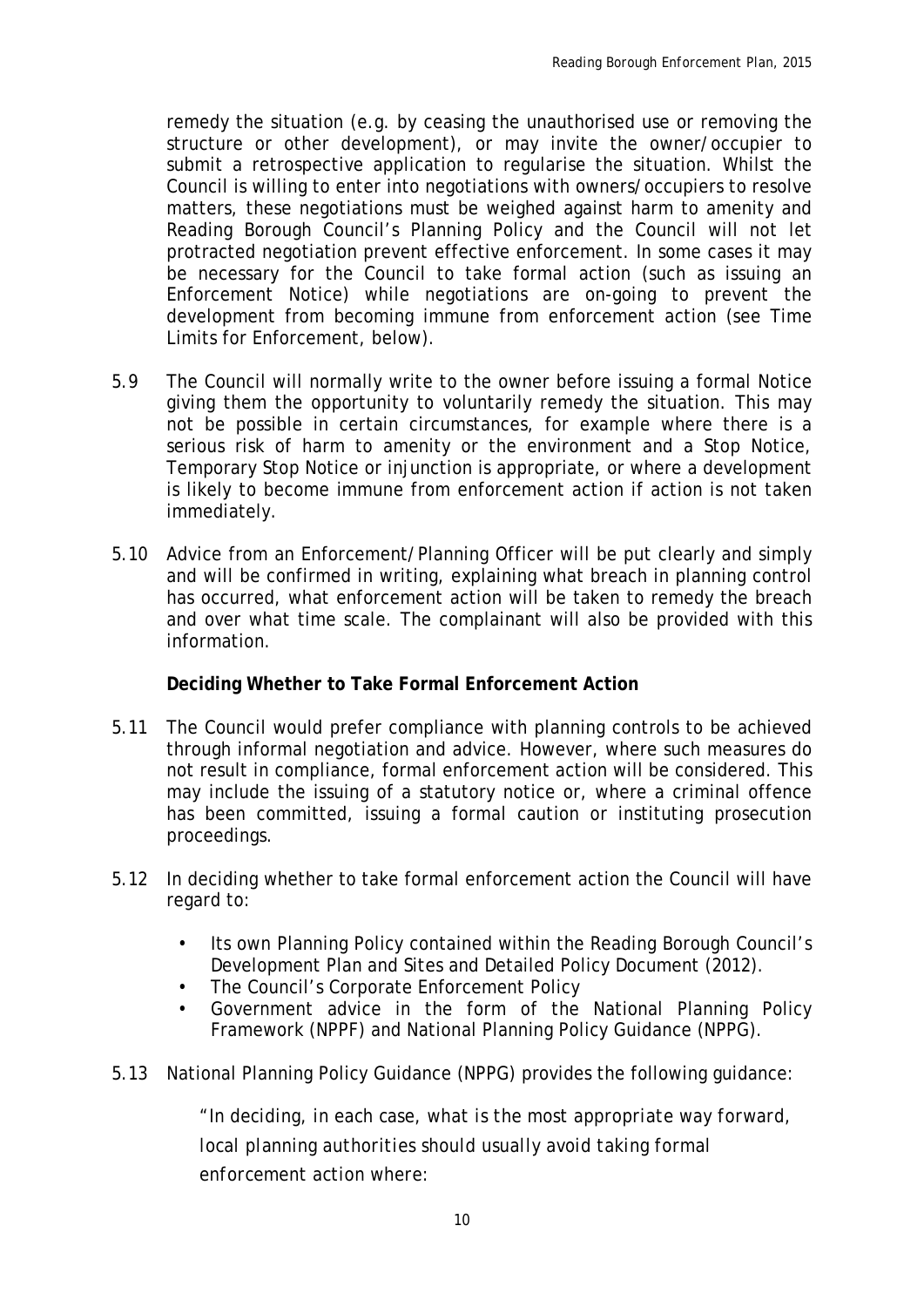- *there is a trivial or technical breach of control which causes no material harm or adverse impact on the amenity of the site or the surrounding area;*
- *development is acceptable on its planning merits and formal enforcement action would solely be to regularise the development;*
- *in their assessment, the local planning authority consider that an application is the appropriate way forward to regularise the situation, for example, where [planning conditions may need to be](http://planningguidance.planningportal.gov.uk/blog/guidance/use-of-planning-conditions/why-and-how-are-conditions-imposed/%23paragraph_001)  [imposed.](http://planningguidance.planningportal.gov.uk/blog/guidance/use-of-planning-conditions/why-and-how-are-conditions-imposed/%23paragraph_001)*
- 5.14 Enforcement action is discretionary and in line with the guidance, the Council may decide that no enforcement action should be taken because the matter is, for example:
	- a non-planning matter e.g. a boundary dispute, or an issue involving private interests;
	- permitted development i.e. something for which express planning permission is not required;
	- de minimis, e.g. something which is only slightly over a limit, and if below that limit would have been classed as permitted development;
	- not expedient. This is a difficult concept to explain, but generally means that the Council, having considered all relevant factors, does not consider that the breach of planning control causes sufficient harm to warrant formal enforcement action. For example, it is a development where planning permission would be likely to be granted if it were applied for (see paragraph 5.13 above).

It needs to be re-emphasised in relation to this last point that it is not an offence to carry out works without planning permission. The Council can, and will, only take action where it is expedient to do so, where it is clear that material harm is being caused and that planning permission would not be granted for the development or change of use.

- 5.15 The Code for Crown Prosecutors will be taken into account in deciding whether a caution or prosecution is appropriate.
- 5.16 The Council may, where appropriate, decide that enforcement action is appropriate but hold it in abeyance pending determination of a planning application or appeal (however, as noted above, it may proceed with action where a development/use would otherwise acquire immunity due to the passage of time).
- 5.17 The Council will keep a properly documented record of the investigation of each case including the reasons why we decide to take, or not to take, enforcement action. Complainants will be kept informed of these decisions and the reasons for them as cases progress.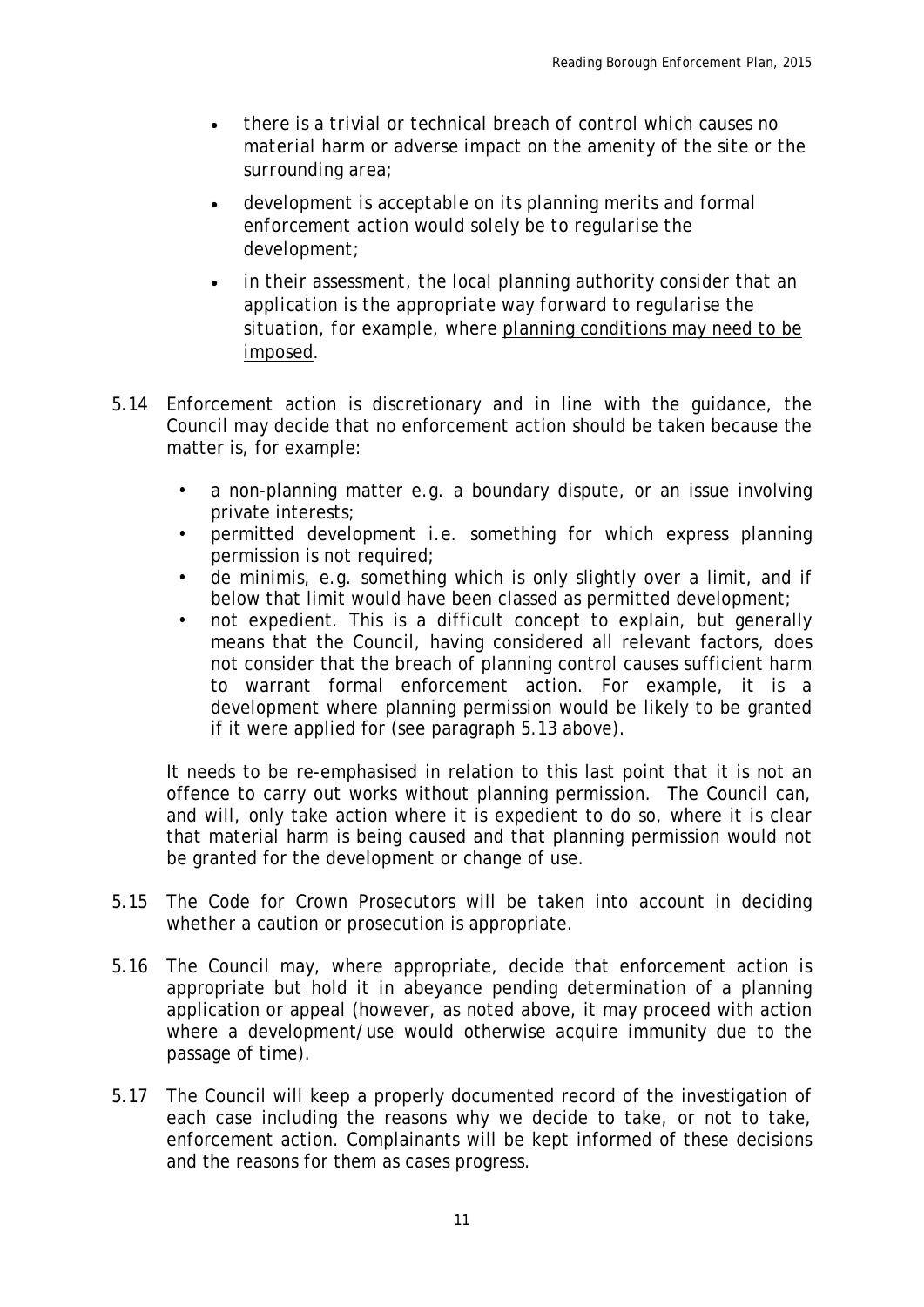#### **Time Limits for Enforcement**

- 5.18 If an owner can show that a breach of planning control which has not been deliberately concealed by the owner and/or the developer has continued for a given period of time without formal enforcement action being taken the development/use will be deemed to have gained immunity from enforcement action. Section 171B of the Town and Country Planning Act 1990 sets out the relevant periods for different types of breaches of planning control as follows:
	- Erection of buildings and other works (operational development) 4 Years
	- Changes of use of buildings or land 10 Years
	- Change of use of a building to a single dwellinghouse (conversion to flats etc.) - 4 Years
	- Change of use to HMO (more than seven residents) 10 Years
	- Non-compliance with planning conditions 10 Years
	- Advertisements 10 years.
	- There is no period giving immunity from enforcement in the case of listed buildings.

There are exceptions to these periods and questions of interpretation should be discussed directly with the Planning Section.

#### **6.0 ENFORCEMENT PROCEDURES**

6.1 When it is determined that formal enforcement action is necessary the Council has a number of enforcement procedures or tools available to it. The decision as to which procedures/tool is appropriate will be made having regard to the circumstances of the case and the relevant legal processes. Details of the various procedures/tools are summarised in the National Planning Policy Guidance on Enforcement which can be found at: [http://planningguidance.planningportal.gov.uk/blog/guidance/ensuring](http://planningguidance.planningportal.gov.uk/blog/guidance/ensuring-effective-enforcement/planning-enforcement-overview/) [-effective-enforcement/planning-enforcement-overview/](http://planningguidance.planningportal.gov.uk/blog/guidance/ensuring-effective-enforcement/planning-enforcement-overview/)

#### **Planning Enforcement Register**

6.2 Once issued, certain statutory notices remain in force in perpetuity and apply to all subsequent owners/users of the Land. These notices (e.g. Enforcement Notices) are recorded in the Planning Enforcement Register which is available for public inspection at the Civic Offices.

#### **Appeals**

6.3 There is a right of appeal against most statutory Notices issued by the Council (exceptions are Breach of Condition Notices, Stop Notices and Temporary Stop Notices). Appeals are in most cases to the Secretary of State (the Planning Inspectorate) or in some cases to the Magistrates Court. When a Notice is issued the recipient will also be given the necessary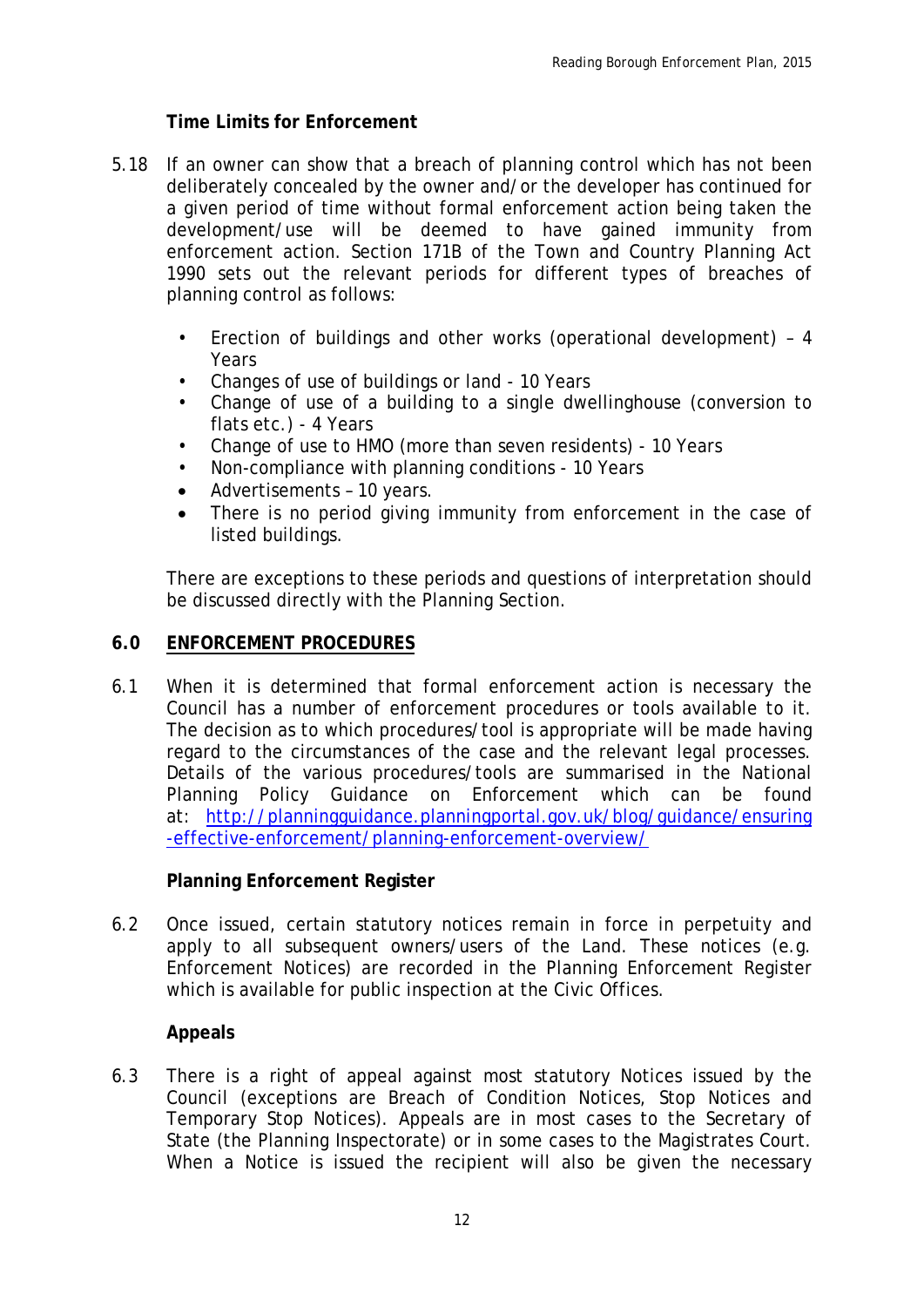information as to how to exercise their right of appeal. Enforcement Action is held in abeyance while any appeal is processed and determined.

#### **Prosecutions and Cautions**

- 6.4 In general, breaches of planning control are not criminal offences (with some exceptions). However failure to comply with a Statutory Notice such as an Enforcement Notice is a criminal offence and the Council will normally prosecute for non-compliance with such Notices.
- 6.5 It is also an offence to give false or misleading information in response to a Notice and/or a planning application and the Council will also consider a prosecution or caution in these cases.
- 6.6 As well as offences, which follow failure to comply with a Statutory Notice, there are offences that stand alone, such as:
	- unauthorised works to a Listed Building;
	- damage to a tree protected by a Tree Preservation Order or in a conservation area;
	- unauthorised display of an advertisement.
- 6.7 The Council attaches particular importance to the protection of trees and Listed Buildings. Works to a protected tree or a Listed Building require prior consent from the Local Planning Authority and failure to obtain the necessary consents is a criminal offence. The Council will seriously consider prosecuting anyone carrying out or causing or permitting such works.
- 6.8 In those cases where it is considered appropriate to instigate prosecution proceedings the Council will also consider, on conviction, making an application to the Court for a Confiscation Order under the Proceeds of Crime Act 2002.

#### **7.0 CUSTOMER CARE**

- 7.1 The Council will disseminate information about planning enforcement as widely as possible, by publishing and making this policy available (including on the Council's website). Specialist 'in-house' leaflets are produced to assist complainants, owner/occupiers and businesses that are subject to the planning enforcement procedure, and these can also be found on the website.
- 7.2 The aim of the Council is to provide a service that is courteous and efficient. Staff will identify themselves by name and provide a contact point and telephone number for future dealings with the organisation. All communications are in plain English with interpretation / translation services available when requested.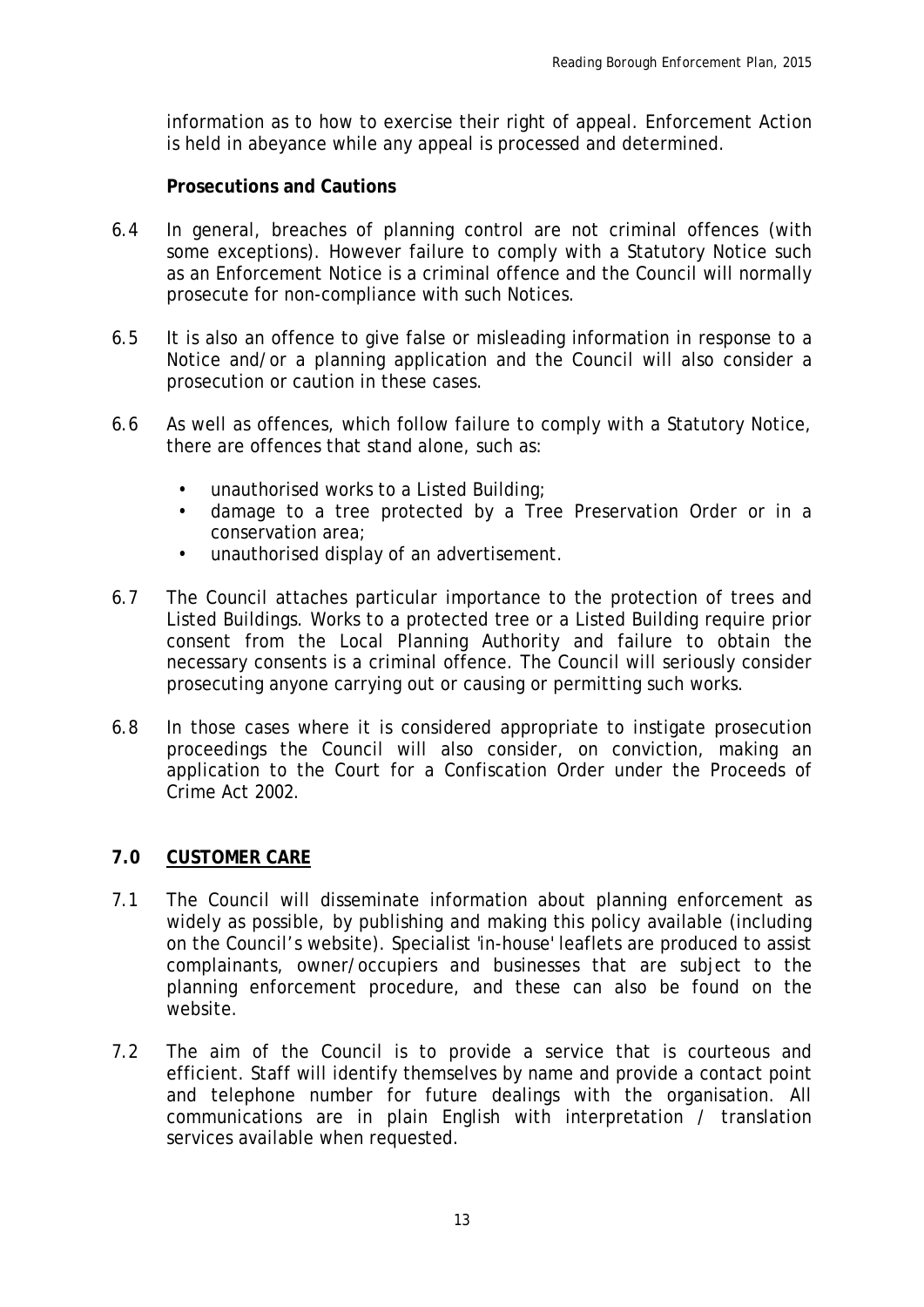7.3 Planning enforcement will be conducted in a co-ordinated manner with other departments of the Council and outside agencies to minimise overlapping actions and time delays.

### **Complaints about the Service**

- 7.4 Reading Borough Council recognises that there may be occasions when things go wrong and the customer's complaint is the first step in helping to put matters right.
- 7.5 The Council has a corporate complaints procedure, which is followed when a complaint is received. Complaints about the service can be made by;
	- By telephone 0118 937 3797 puts you through to the call centre who will contact the Planning Department;
	- By e-mail to the officer dealing with the matter (details will be found on correspondence from the officer), or using the contact form on the Council's website
	- By letter send written complaints to: Director of Environment & Neighbourhood Services, Civic Offices, Bridge Street, Reading, RG1 2 LU
	- In person customer service staff will be able to take the details of the complaint and refer it to the appropriate service.
- 7.6 All complaints will be recorded. If the problem cannot be resolved immediately it will be passed on for further investigation and action. We will acknowledge the complaint within 5 working days and every effort will be made to fully resolve the complaint within 20 working days.
- 7.7 The procedure allows for further investigation if the complainant is dissatisfied with the response. Ultimately the complainant has the right to contact the Local Government Ombudsman and leaflets / forms are available to facilitate this process.

#### **8.0 CONCLUSION**

**8.1** It is the Council's policy to provide an efficient, fair and effective planning enforcement service within the resources available. The planning enforcement team will investigate all complaints received in accordance with the priority awarded by this policy and take appropriate action having regard to all material planning considerations. When resources allow the enforcement team will also be pro-active in exercising enforcement powers to seek environmental improvements.

#### **CONTACT US**

You can contact the Planning Enforcement Team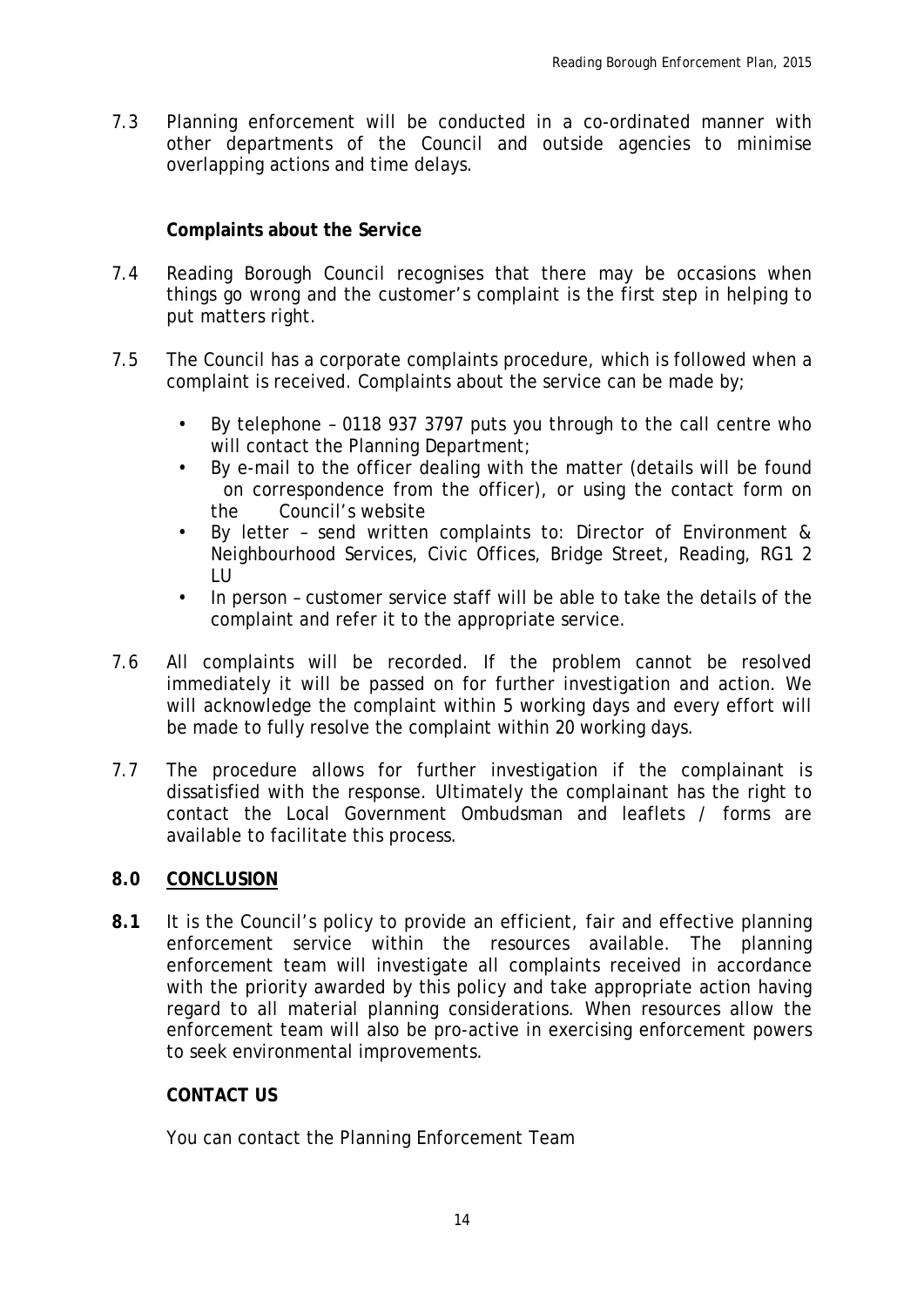- In writing to:- The Planning Enforcement Manager, Planning Section, Civic Offices, Bridge Street, Reading RG1 2LU.
- Via email to:- [planning.enforcement@reading.gov.uk](mailto:planning.enforcement@reading.gov.uk)
- Via the website:- http://www.reading.gov.uk/a-to-z/p/planningenforcement
- By telephone:- 0118 937 3797